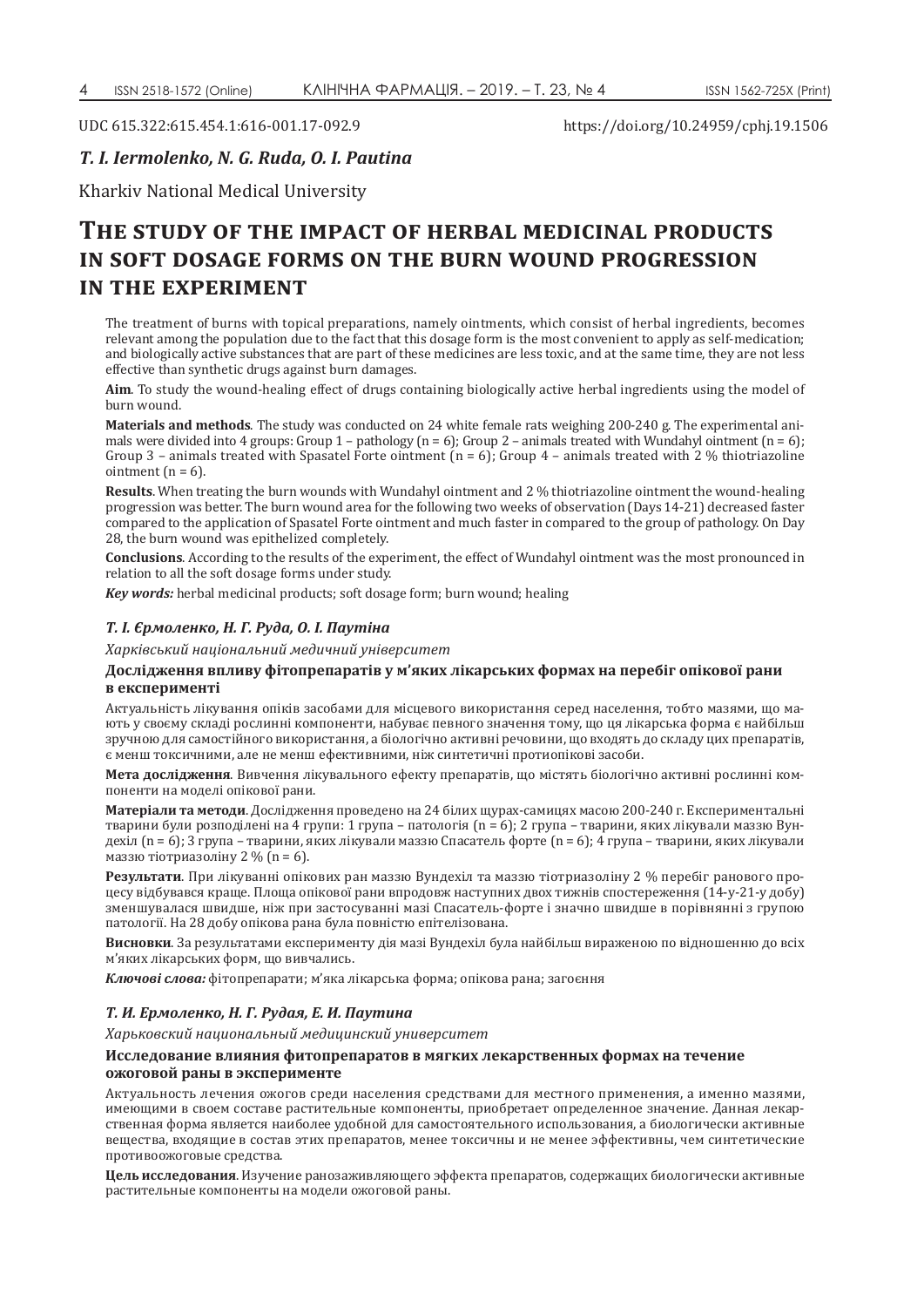**Материалы и методы**. Исследование проведено на 24 белых крысах-самках массой 200-240 г. Экспериментальные животные были разделены на 4 группы: 1 группа – патология (n = 6); 2 группа – животные, которых лечили мазью Вундехил (n = 6); 3 группа – животные, которых лечили мазью Спасатель форте (n = 6); 4 группа – животные, которых лечили мазью тиотриазолина 2 % (n = 6).

**Результаты**. При применении мази Вундехил и мази тиотриазолина 2 % течение раневого процесса происходило лучше. Площадь ожоговой раны в течение следующих двух недель наблюдения (14-21-е сутки) уменьшалась быстрее, чем при применении мази Спасатель-форте и значительно быстрее по сравнению с группой патологии. На 28 сутки ожоговая рана была полностью эпителизована.

**Выводы**. Результаты эксперимента показали, что действие мази Вундехил наиболее выражено по отношению ко всем мягким лекарственным формам, которые изучались.

*Ключевые слова*: фитопрепараты; мягкая лекарственная форма; ожоговая рана; заживление

The relevance of the problem of superficial<br>thermal lesions is determined by the high<br>quency of their occurrence in everyday life; they frequency of their occurrence in everyday life; they constitute up to 80 % of cases among other burns [1, 2]. Partial-thickness second-degree skin burns are able to epithelize themselves within three weeks with complete restoration of the normal skin and usually require only local conservative treatment. Therefore, victims of superficial burns quite often do not seek medical care and try to heal the wounds themselves, choosing soft dosage forms with wound healing properties [3].

Treatment of a local burn wound plays an important role in providing uncomplicated course of the wound process. Properly selected drugs for local treatment of burn wounds can reduce infections of wounds and create the optimal conditions for regeneration [4].

At present, the population more often chooses drugs containing plant biologically active substances that exhibit the multi-component effect [5].

Herbal medicinal products occupy almost one third of the world market of medicines [6]. Quite often, they are special, and it is almost impossible to replace them with synthetic drugs due to the complexity of the structure, and because the medicinal plant raw material contains a complex set of biologically active substances that collectively give the biological activity of a particular direction [7]. In this case, preference is given to herbal medicinal products that exhibit a wide spectrum of action, high therapeutic activity, and at the same time, they are less toxic and more cost effective than synthetic analogs [8, 9, 10].

The correct choice of a dosage form providing the penetration of active substances to one or another depth of the skin is also important for the success of external therapy. Local treatment of burn wounds is aimed at creating the most favorable conditions for their healing in optimal terms. Ointment is a topical dosage form that is mostly used in external burn therapy [11] and it is the most convenient treatment for burn wounds. The main advantage of soft dosage forms is the uniform distribution of the active substance and ease of use, which makes it possible to treat the affected areas individually daily. Ointments show mild effect and low toxicity against the background of high efficiency. Typically, the ointment

contains a minimum amount of water, and it is an active substance dissolved in the fatty base. In addition, the ointment base softens and moisturizes the dry skin, softens scales and peels. Due to this there is an increase in microcirculation that helps to reduce infiltrates [12].

Therefore, the effectiveness of treating superficial thermal burns depends on the correct choice of the medicinal product and its dosage form.

**The aim** of this work was to study the effect of soft dosage forms of herbal ingredients on the progression of a burn wound in the experiment.

#### **Materials and methods**

To study wound-healing properties, soft dosage forms containing herbal ingredients – Wundahyl ointment, Spasatel Forte ointment were used. As a reference drug 2 % thiotriazoline ointment was used. We selected this drug as a reference drug since the wound-healing properties of thiotriazoline ointment were found in the experiment [13, 14]. The therapeutic effect of 2 % thiotriazoline ointment is due to its membrane-stabilizing properties, inhibition of lipid peroxidation processes and activation of anti-radical defense enzymes in damaged tissues that are beneficial to wound-healing processes [15].

Wundahyl multi-component ointment is widely known as a stimulant for wound healing processes. When applying it pain, swelling, and necrosis are intensively removed. The ointment helps to normalize metabolic processes and to regenerate rapidly the tissues, has the anti-inflammatory, bactericidal and hemostatic effect due to the ingredients of the ointment. One of the ingredients of the ointment is caryophyllene (the extract of calendula) with the anti-inflammatory, wound-healing, bactericidal, antiseptic, capillary-aging activity. The action of the roots of northern cinquefoil (*Potentilla maculata*) is based on the rich content of tannins and causes the anti-inflammatory and hemostatic effects. The *Sophora Japonica* fruit contains a large amount of rutin, which reduces the permeability and fragility of blood vessels, has the hemostatic, bactericidal, anti-edema, anti-inflammatory effects. Vitamins, essential oils, esters, organic acids of the yarrow (*Achillea millefolium*) herb possess the anti-inflammatory, bactericidal, anti-allergic, and woundhealing effect. Propolis has a detrimental effect on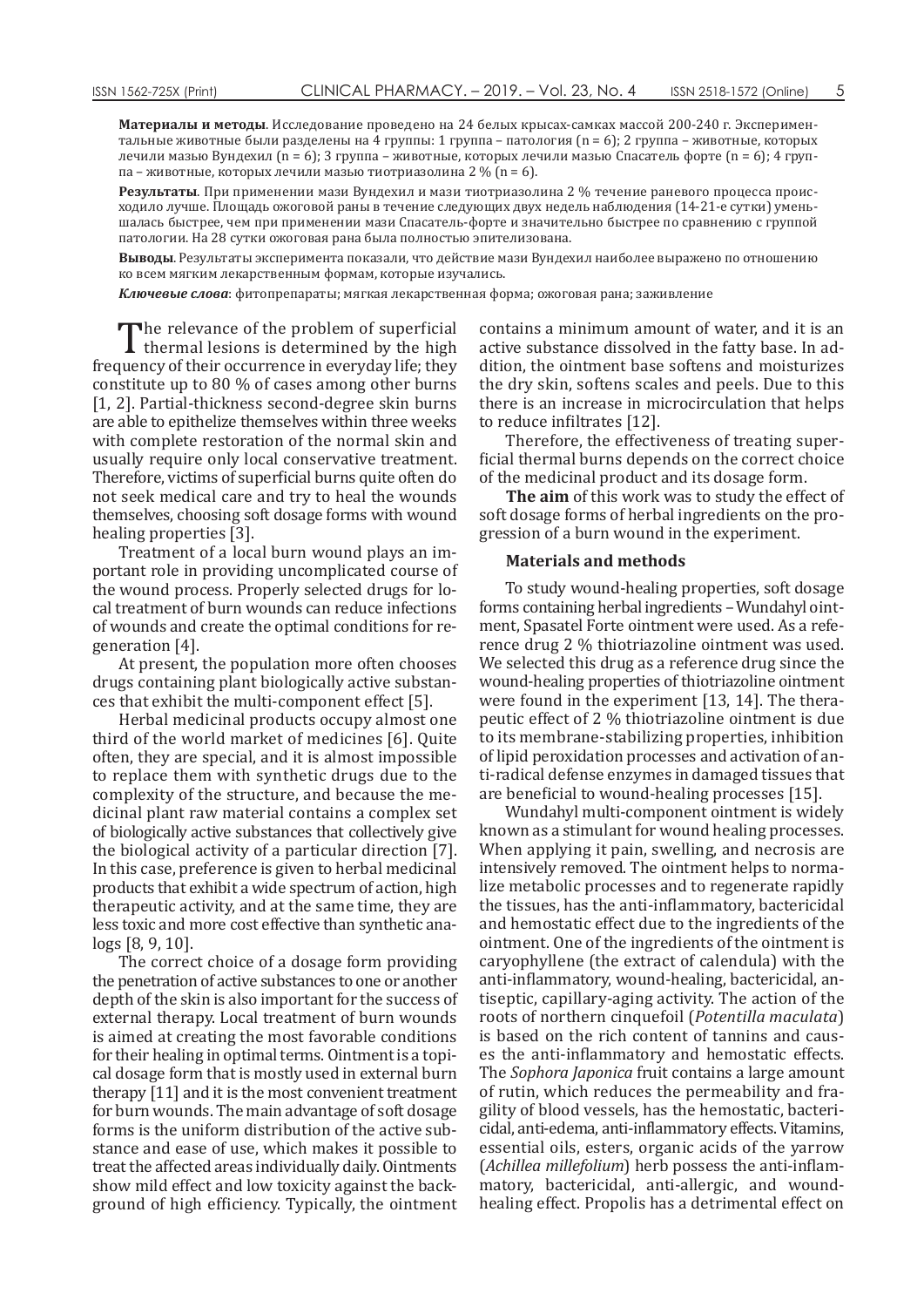a number of bacteria and exhibits a marked local analgesic effect [16].

The valuable therapeutic properties of Spasatel Forte ointment are its ability to activate the local immunity, and initiate regenerative processes. The ointment prevents the development of infections, has the analgesic activity. The drug composition includes vegetable oils, vitamins, and natural extracts. Sea buckthorn oil helps to accelerate the process of wound healing due to a mixture of active substances: sterols, phytoncides, carotenoids, organic acids. Chamomile essential oil has the antiinflammatory, analgesic, antiseptic effect. Lavender oil has the antiseptic, bactericidal effects, accelerates the regeneration of epidermis cells. Carotenoids, flavonoids, essential oils, organic acids of calendula have the anti-inflammatory, wound-healing effect, promotes the growth of granulation and epithelization [16].

The pharmacological activity of these medicinal products containing herbal ingredients, namely, theantipyretic and wound-healing effect, was determined on the model of thermal burn.

Modeling of burn wounds to animals was carried out under anesthesia on the depilated area of the skin of the right posterior thigh [15]. For this purpose a device with the adjusted temperature scale and an electric soldering tool with a circular metal plate of 2.5 cm in diameter attached at the end of it were used. The exposure time of the contact plate heated up to 2 °C was 5 seconds [17]. This method allowed obtaining standard burns with the area and depth of skin lesions corresponding to the degree II-А of clinical classification of burns. Experiments were conducted on 24 white female rats weighing 200-240 g. The experimental animals were divided into 4 groups: Group 1 – pathology (n = 6); Group 2 – animals treated with Wundahyl ointment  $(n = 6)$ ; Group 3 – animals treated with Spasatel Forte ointment ( $n = 6$ ); Group 4 – animals treated with 2 % thiotriazoline ointment  $(n = 6)$ , total 24, respectively. The ointments were applied with a thin layer to the wound surface immediately after the thermal action and within the experimental period. Visual monitoring of the condition of the animals and the state of the wound were performed on Days 4, 7, 14, 21, 28. The area of the wound was also measured these Days. The process of regeneration of skin wounds was assessed using planimetric indices.

The rate of healing wounds (V, mm/day) was measured on Days 1, 4, 7, 14, 21, 28 of the experiment and determined by the formula [18]:

$$
V_{\text{heal}} = \frac{S_{\text{heal}}}{n},
$$

where S is an area of healing in mm<sup>2</sup>, *n* is a number of the treatment days.

The experimental data obtained were processed by the methods of variation statistics, the average arithmetic value and its standard error were calculated [19]. In order to obtain statistical conclusions, mathematical calculations were applied with the use of "Statistica 6.0" analytics software package [20].

The experiments were performed on the experimental animals grown in the vivarium of the Central Research Laboratory of KhNMU equipped in accordance with the current sanitary and hygienic requirements. The experimental animals were kept on a standard diet. The animals always had free access to water. During the experiment, the animals were in the research room at  $t = 18-24$  °C, humidity was not more than 55 %, light conditions of "day-night" were natural, the animals were in plastic cages, with the balanced feeding. The study was performed in compliance with the bioethics rules – humane treatment of animals in accordance with the provisions of the European Convention for the Protection of Vertebrate Animals (Strasbourg, 1986) and the National Congress of Bioethics IV (Kyiv, 2010).

### **Results and discussion**

Observation over the healing process showed that the final formation of the burn wound in all experimental groups occurred on the second day. After the onset of the burn wound in all experimental animals a dense gray and brown scab appeared with a clearly restricted necrotic area and pronounced inflammatory changes in surrounding tissues. Starting from the third day there was a tendency to soften the central part of the thick scab; a serous-purulent exudate appeared when pressing the scab. On Day 7, the burn wound of the pathology group was a zone of necrotic nature filled with a serous-purulent exudate. The regenerative process was very slow and solely due to physiological mechanisms of the organism. Partial ecdysis occurred on Day 14, complete – on Day 21. The process of edge epithelization was slower than in the groups of animals receiving the treatment. On Day 28, the wounds in animals of the pathology group were not completely healed.

In the groups of treated animals, serous exudation was moderate, swelling and hyperemia of the wound were also less pronounced compared to the group of pathology. In animals treated with Wundahyl ointment and 2 % thiotriazoline ointment the wound process was better (Table). The area of necrotic nature in the center of the burn wound for the next two weeks of observation (Days 14-21) decreased faster (Wundahyl ointment – by 82.17 % and 96.88 %, and 2 % thiotriazoline ointment – by 78.5 % and 96.78 %, respectively) than when applying Spasatel Forte ointment (83 % – on Day 14, and 90.96 % – on Day 21) and much faster compared to the group of pathology  $(76.75\% - \text{on Day }14, \text{and}$ 85.96 % – on Day 21). On Day 28, the burn wound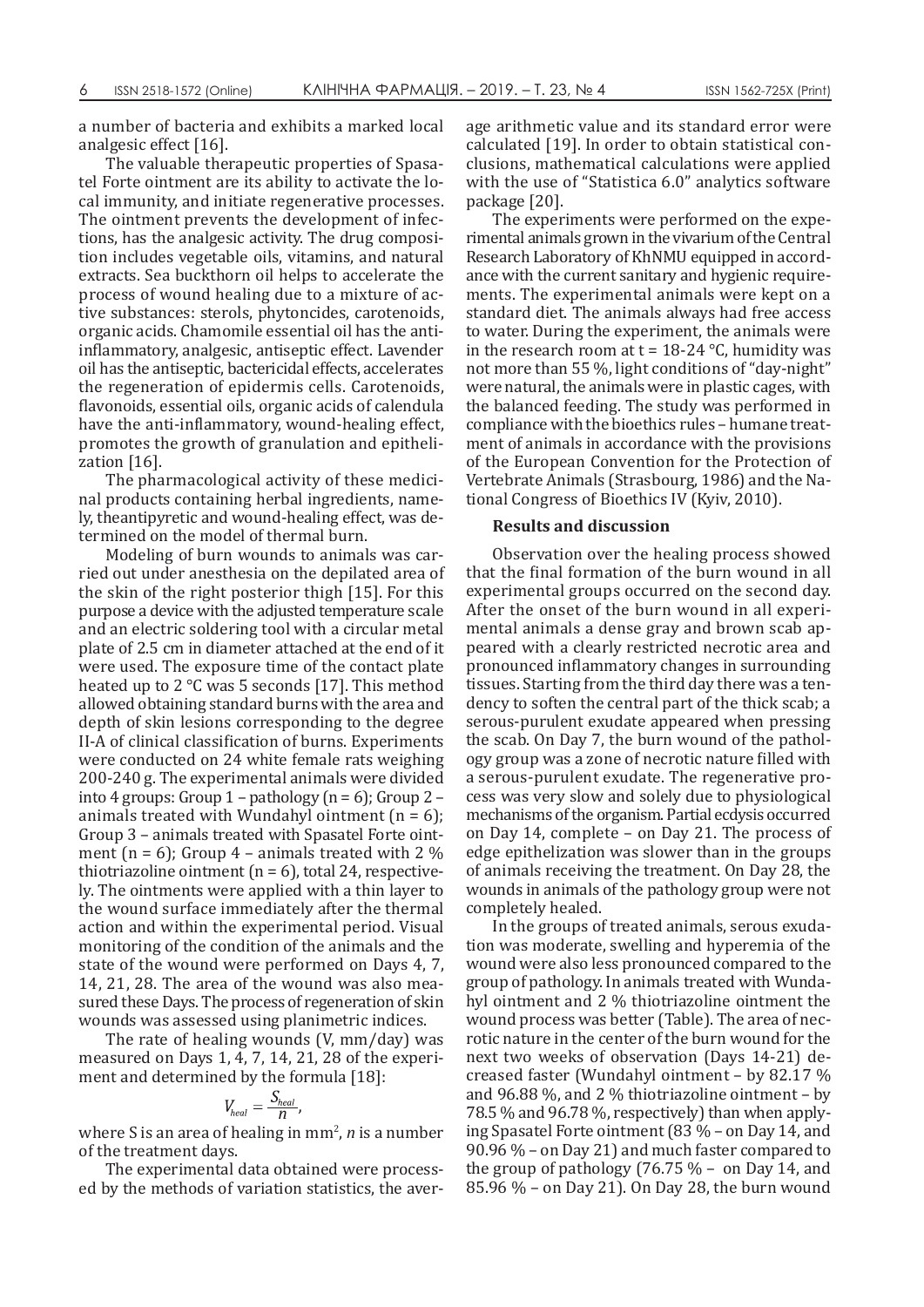Table

## **Changes in the wound surface area (mm2) in the dynamics of healing after thermal burn in rats in the experiment (n=6)**

| Treatment days  | <b>Experimental groups</b>  |                             |                                      |                               |
|-----------------|-----------------------------|-----------------------------|--------------------------------------|-------------------------------|
|                 | Pathology                   | Pathology +<br>Wundahyl     | Pathology +<br><b>Spasatel Forte</b> | Pathology +<br>thiotriazoline |
| <b>Baseline</b> | $400.0 \pm 0.0$             | $400.0 \pm 0.0$             | $400.0 \pm 0.0$                      | $400.0 \pm 0.0$               |
| Day 4           | 246.33±14.43*^              | $238.0+29.3*$               | $225.0 \pm 21.42$ *^                 | $206.0 + 44.81$ <sup>*</sup>  |
| Day 7           | 196.33±8.84*^               | 183.0±28.11*^               | 183.33±23.66*^                       | 181.33±25.52*^                |
| Day 14          | $93.0 \pm 28.9$ * $\wedge$  | 71.33±24.56*^               | $68.0 \pm 11.66$ * $\wedge$          | $86.0\pm26.84**$              |
| Day 21          | $56.17 \pm 5.53$ *^         | $12.5 \pm 5.9$ * $\wedge$ * | 36.17±29.4*^                         | $12.83 \pm 6.77$ * $\wedge$ * |
| Day 28          | $22.5 \pm 17.68$ * $\wedge$ |                             | $19.0 + 9.9$ * $\land$               |                               |

Notes:

1)  $*$  – significant difference in relation to the previous values,  $p < 0.05$ ;

2)  $\land$  – significant difference in relation to the baseline, p < 0.05;

3)  $#$  – significant difference in relation to the group of pathology,  $p < 0.05$ .

was completely epithelized in the groups treated with Wundahyl ointment and 2 % thiotriazoline ointment (unlike the group of pathology – 94.38 % epithelization). In the group treated with Spasatel Forte ointment for healing of the burn wound was accompanied by a gradual decrease in the area of the wound defect up to Day 28 by 95.25 % compared to the original area of the wound.

During the whole experiment there were no deaths of animals both in experimental groups and in the group of pathology.

Thus, in the second group of experimental animals (treated with Wundahyl ointment) the wound healing progress was more pronounced compared to the group treated with Spasatel Forte ointment, and it was almost the same compared to group 4 treated with the reference drug – 2 % thiotriazoline ointment, and it had more significant indices in relation to the group of pathology without treatment of the experimental animals.

CONCLUSIONS

As a result of the experimental studies in animals on the model of thermal burn, Wundahyl ointment revealed better burn wound-healing properties than Spasatel Forte ointment. Wundahyl ointment also exhibited better burn wound-healing properties compared to the reference drug – 2 % thiotriazoline ointment.

Thus, it can be concluded that Wundahyl multicomponent ointment containing herbal biologically active ingredients has a pronounced anti-inflammatory and wound-healing effect, and it can be effectively used in the treatment of superficial burn wounds.

**Conflict of interests:** authors have no conflict of interests to declare.

#### **References**

- 1. Вазина, И. Р. Термическая травма: летальность, причины смерти, диагностические ошибки и ятрогенные осложнения / И. Р. Вазина // II съезд комбустиологов России : сб. науч. трудов. – 2008. – С. 11–13.
- 2. Письменна, О. В. Термічні опікові рани / О. В. Письменна // Україна. Здоров'я нації. 2010. № 2 (14). С. 137–140.
- 3. Cравнительный анализ фармакологической активности липосомальной дерматологической мази / Н. В. Никитина [и др.] // Современные проблемы науки и образования. – 2015. – № 6.
- 4. Крутиков, М. Г. Современные методы лечения пограничных ожогов IIIА степени и донорских ран / М. Г. Крутиков, А. М. Рахаев // Комбустиол. – 2000. – № 3. – С. 36–38.
- 5. Юдин, В. Фитотерапия : прошлое, настоящее и будущее / В. Юдин // Современная педиатрия. 2011. № 3. С. 59–65.
- 6. Martindale : The Complete Drug Reference. 36-th ed. / Edited by Sean C. Sweetman // Published by the Pharmaceutical Press. – 2009. – 3709 p.
- 7. Блатун, Л. А. Возможности современных мазей в лечении гнойных ран, пролежней, трофических язв / Л. А. Блатун // Фармац. вестник. – 2002. – № 3. – С. 18–19.
- 8. Ткачук, О. Ю. Перспективи створення лікарських засобів на основі насіння моркви дикої / О. Ю. Ткачук, Л. І. Вишневська, В. І. Марків // Хімія природних сполук : ІІІ Всеукр. наук.-практ. конф. (м. Тернопіль, 30-31 жовт. 2012 р.). – Тернопіль, 2012. – С. 137–138.
- 9. Вишневська, М. С. Прогноз спектра біологічної активності сполук як основа для пошуку нових ліків / М. С. Вишневська, Н. М. Косяченко, Л. І. Вишневська // Запорожский мед. журн. – 2011. – № 2. – С. 53–57.
- 10. British Herbal Pharmacopoeia / British Herbal Medicine Association. Bristol, 1996. 212 р.
- 11. Експериментальне вивчення нових препаратів для місцевого лікування ран : метод. рек. ДЕЦ МОЗ України / Л. В. Яковлєва, О. В. Ткачова, Я. О. Бутко, Ю. Б. Лар'яновська. – К. : ДЕЦ МОЗ України, 2013. – 52 с.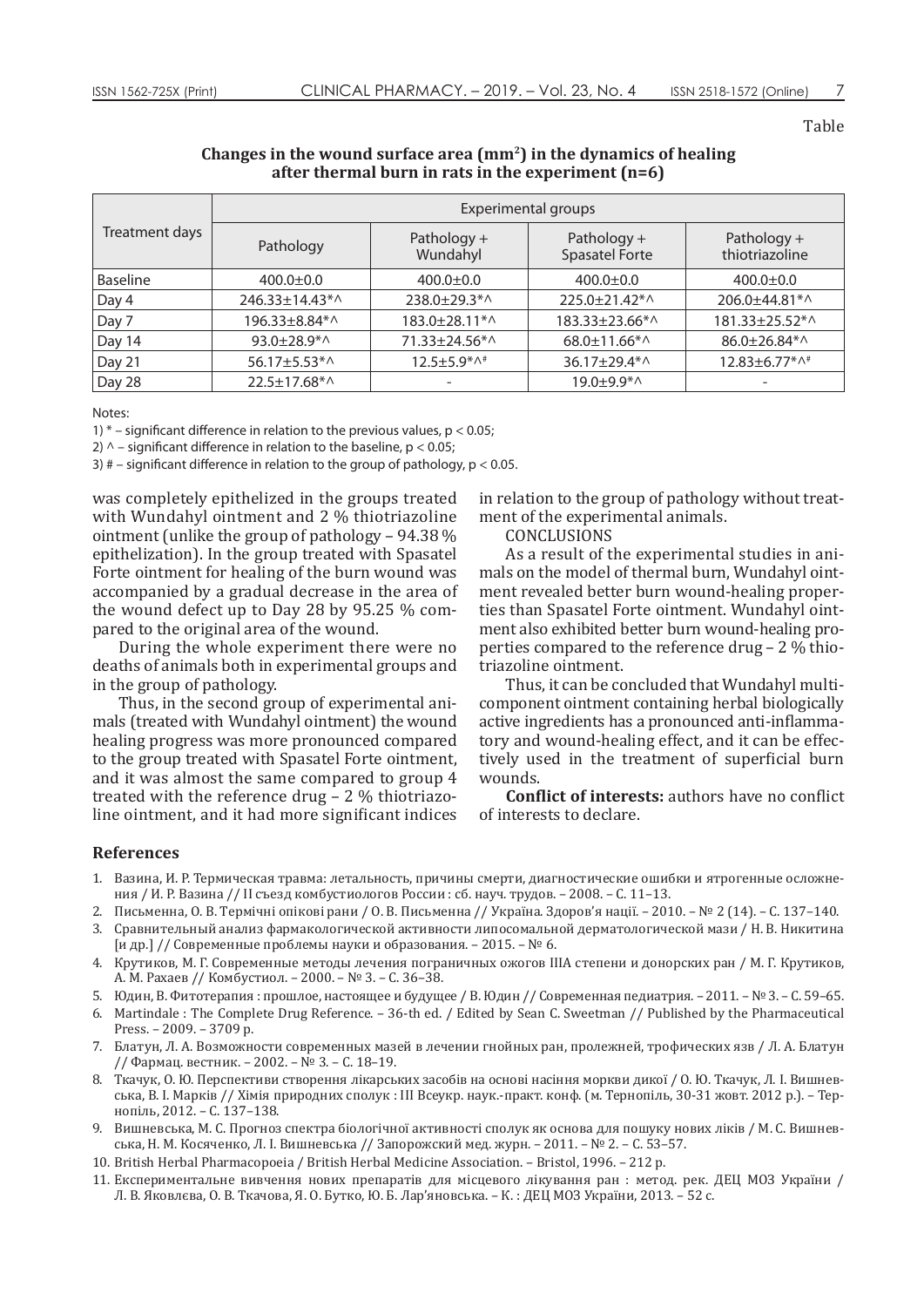- 12. Dermatology / O. Braun–Falco, G. Plewіg, H. H. Wolff, W. H. C. Burgdorf. 2-nd ed. Berlіn : Sprіnger, 2000. 1853 p.
- 13. Місце тіотриазоліну в галереї сучасних метаболітотропних лікарських засобів / І. Ф. Бєленічев, В. А. Візір, В. Й. Мамчур, О. В. Курята // Запорізький мед. журн. – 2019. – Т. 21, № 1 (112). – С. 118–128. https://doi.org/10.14739/2310- 1210.2019.1.155856
- 14. Белай, И. М. Влияние нового препарата тиотриазолина на липидный обмен и перекисное окисление липидов при экспериментальном атеросклерозе / И. М. Белай // «Актуальні питания фармацевтичної та медичної науки і практики» : зб. наук. ст. – Запоріжжя, 1997. – Вип. 1. – С. 183–187.
- 15. Iermolenko T. I. Dynamics of cytokine blood profile affected by vulnerary medicinal products with different mechanisms of action in the experiment / T. I. Iermolenko, A. V. Krivoshapka, O. I. Pautina // Клінічна фармація. – 2018. – T. 22, № 1. – С. 44–49. https://doi.org/10.24959/cphj.18.1448
- 16. Компендіум 2014 лікарські препарати / А. П. Вікторова. К. : Моріон, 2014. 2448 с.
- 17. Патент № 54891 Україна, МПК G 09 В 23/28. Пристрій для моделювання термічних опіків / Звягінцева Т. В., Кривошапка О. В.; заявник та патентовласник Харківського національного медичного університету. – №u2010 06802; заявл. 02.06.10; опубл. 25.11.2010, Бюл. № 22.
- 18. Зайков, С. В. Атопічний дерматит у дітей / С. В. Зайков // Дитячий лікар. 2010. № 2 (4). С. 1–8.
- 19. Глянц, С. Медико-биологическая статистика / С. Глянц; пер. с англ. М. : Практика, 1999. 460 с.
- 20. Халафян, А. А. STATISTICA 6. Статистический анализ данных : учебник / А. А. Халафян. 3-е изд. М. : ООО «Бином-Пресс», 2007. – 512 с.

## **References**

- 1. Vazina, I. R. (2008). *II sezd kombustiologov Rossii: sbornik nauchnyh trudov,* 11–13.
- 2. Pysmenna, O. V. (2010). *Ukraina. Zdorov'ia natsii, 2(14),* 137–140.
- 3. Nikitina, N. V., Zatcepina, E. E., Khadzhieva, Z. D., Temirbulatova, A. M., Lezhneva, L. P., Nikitina, A. S., Pogrebniak, L. V. (2015). *Sovremennye problemy nauki i obrazovaniia, 6.*
- 4. Krutikov, M. G., Rakhaev, A. M. (2000). *Kombustiologiia, 3,* 36–38.
- 5. Iudin, V. (2011). *Sovremennaia pediatriia, 3,* 59–65.
- 6. Sean, C. (Ed.). (2009). *Sweetman Martindale: The Complete Drug Reference. Thirty–sixth edition.* Published by the Pharmaceutical Press, 3709.
- 7. Blatun, L. A. (2002). *Farmatsevtycheskyi vestnyk, 3,* 18–19.
- 8. Tkachuk, O. Yu., Vyshnevska, L. I., Markiv, V. I. (2012). *Khimiia pryrodnykh spoluk: III Vseukrainska naukovo-praktychna konferentsiia* (30-31.10. 2012). Ternopil, 137–138.
- 9. Vyshnevska, M. S., Kosiachenko, N. M., Vyshnevska, L. I. (2011). *Zaporizkyi medychnyi zhurnal, 2,* 53–57.
- *10. British Herbal Pharmacopoeia.* (1996). British Herbal Medicine Association, Bristol, 212.
- 11. Yakovlieva, L. V., Tkachova, O. V., Butko, Ya. O., Lar'ianovska, Yu. B. (2013). *Eksperymentalne vyvchennia novykh preparativ dlia mistsevoho likuvannia ran : metod. rek. DETs MOZ Ukrainy.* Kyiv: DETs MOZ Ukrainy, 52.
- 12. Braun–Falco, O., Plewig, G., Wolff, H. H., Burgdorf, W. H. C. (2000). *Dermatology, 2-nd ed.* Berlin: Springer, 1853.
- 13. Bielenichev, I. F., Vizir, V. A., Mamchur, V. Y., & Kuriata, O. V. (2019). Place of tiotriazoline in the gallery of modern metabolitotropic medicines. *Zaporozhye Medical Journal, 1,* 118–128. https://doi.org/10.14739/2310-1210.2019.1.155856
- 14. Belai, I. M. (1997). «Aktualni pytanyia farmatsevtychnoi ta medychnoi nauky i praktyky», 1, 183-187.
- 15. Iermolenko, T. I., Kryvoshapka, O. V., & Pautina, O. I. (2018). Dynamics of the cytokine blood profile under the effect of wound healing medicinal products with different mechanisms of action in the experiment. *Klìnìčna Farmacìâ, 22(1),* 44–49. https:// doi.org/10.24959/cphj.18.1448
- 16. Viktorov, A. P. (2014). *Compendium 2014 Medicinal Products*. Kyiv: Morion, 2448.
- 17. Zviahintseva, T. V., Kryvoshapka, O. V. (2010). 17. *Patent № 54891 Ukraina, MPK G 09 V 23/28.* Prystrii dlia modeliuvannia termichnykh opikiv.
- 18. Zaikov, S. V. (2010). *Dytiachyi likar, 2(4),* 1–8.
- 19. Gliantc, S. (1999). *Mediko-biologicheskaia statistika.* Moscow: Praktika, 460.
- 20. Khalafian, A. A. (2007). *STATISTICA 6. Statisticheskii analiz dannykh: uchebnik (3-edition).* Moscow: OOO «Binom-Press», 512.